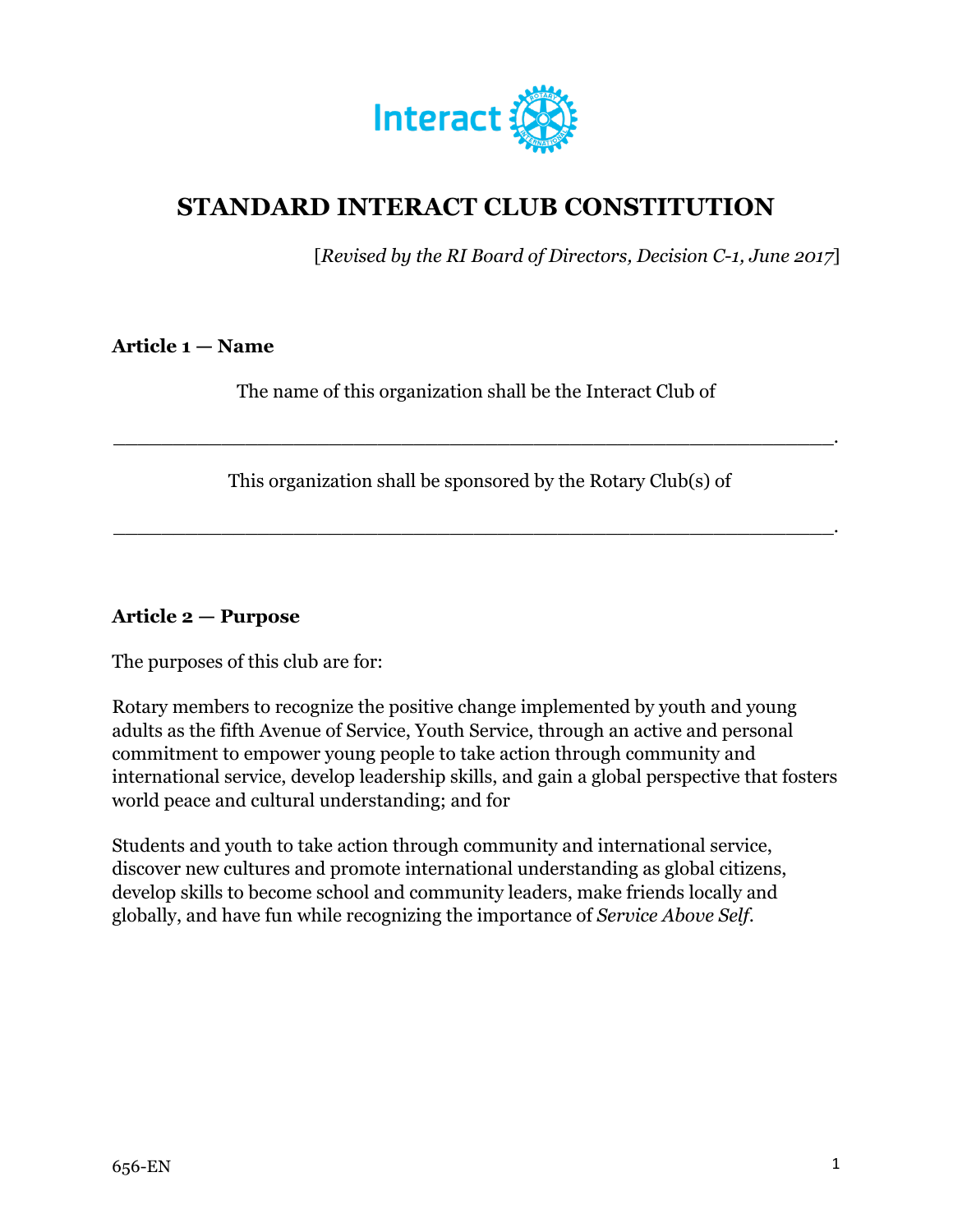# **Article 3 — Sponsorship**

- 1. The Rotary club sponsor(s) of this Interact club, through a committee of Rotarians, the number of which shall be determined by the Rotary club, shall exercise supervision and control over all activities, programs and policies of this Interact club. In the case of a club composed of a single gender, the committee shall also include one or more responsible adults of the same gender as ex officio members.
- 2. This club is not a part of, and neither this club nor its members have any rights or privileges with respect to, the sponsor Rotary club(s).
- 3. This club is a non-political, non-sectarian organization.
- 4. This Interact may be school-based or community-based. Where the Interact club is school-based, control and supervision by the sponsor Rotary club(s) shall be exercised in full cooperation with school authorities, with the understanding that such clubs are subject to the same regulations and policies established by the school authorities for all student organizations and extracurricular activities of the school.
- 5. To maintain active certified status from RI, this club shall provide the name and contact information of an adult adviser to the club to RI each year no later than 30 June. Failure to submit updated adult contact information to RI in a two-year period will result in termination.
- 6. This Interact club depends upon the continued active personal participation of the sponsor Rotary club(s). In the event that the sponsor Rotary club is terminated, the governor of the Rotary district must install another sponsor Rotary club; if one cannot be found and reported to RI within 180 days, the Interact club will be terminated.

## **Article 4 — Membership**

- 1. Eligible members should be youth of good character and leadership potential aged 12 to 18 years old or upon graduation, whichever is later.
- 2. The method of admitting new members to this club, as provided in the bylaws, shall be determined by this club with the approval of sponsor Rotary club(s). The method of admitting new members of school-based Interact clubs shall have the approval of the appropriate school authorities.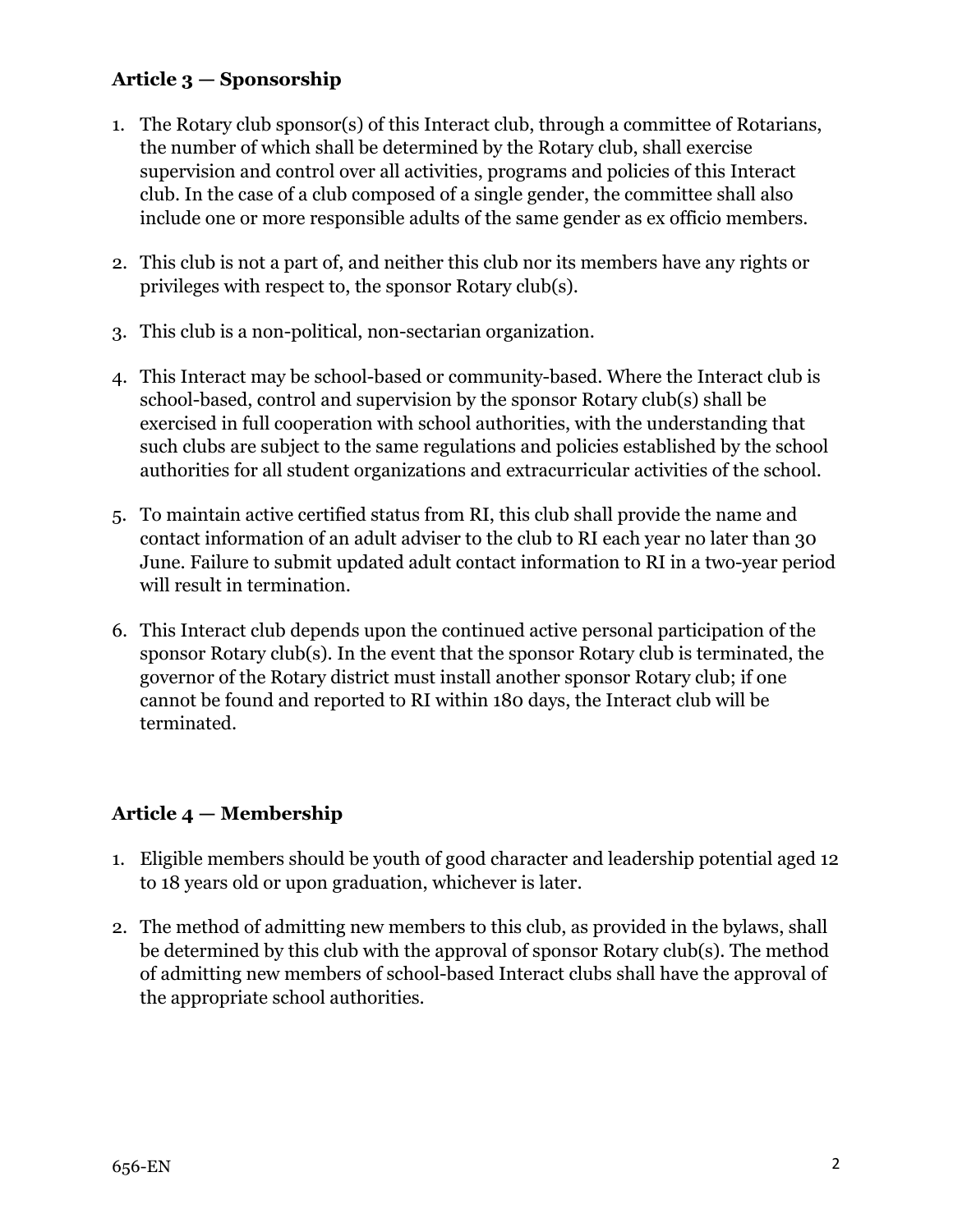- 3. Membership shall automatically terminate (a) on 30 June of the Rotary year in which a member becomes 18 years old or upon graduation, whichever is later, without contradicting regulations and policies established by the school authorities for school-connected clubs; or (b) upon termination of the club; or (c) upon failure to meet attendance requirements unless excused by the board of directors of this club for good and sufficient reason.
- 4. Membership may be terminated for cause, as determined by this club by vote of not less than 2/3 of all the members in good standing.

### **Article 5 — Meetings**

- 1. The club shall meet, as provided in the bylaws, at a time and place suited to the convenience of the members, with due regard for their school obligations.
- 2. Attendance may be in person, through online meetings, or using online connections for members whose attendance otherwise would be precluded. All online activities, such as the club website and social media pages, shall be operated in accordance with applicable law and regulations; sponsor Rotary clubs shall obtain written consent of Interactors' parents or legal guardians in advance of Interact participation as necessary.
- 3. The board of directors shall meet as provided in the bylaws. No meeting of the club or of the board shall be deemed official unless a member of the sponsor Rotary club(s) is in attendance.
- 4. Meetings of the club and of the board of directors may be cancelled during holiday or vacation periods at the discretion of the board of directors, with the approval of the sponsor Rotary club(s).

### **Article 6 — Committees**

The president, with the approval of the board, may appoint standing or special committees as necessary or convenient for the administration of the club, citing their duties at the time of appointment. All special committees shall lapse upon the completion of their duties or upon discharge by the president.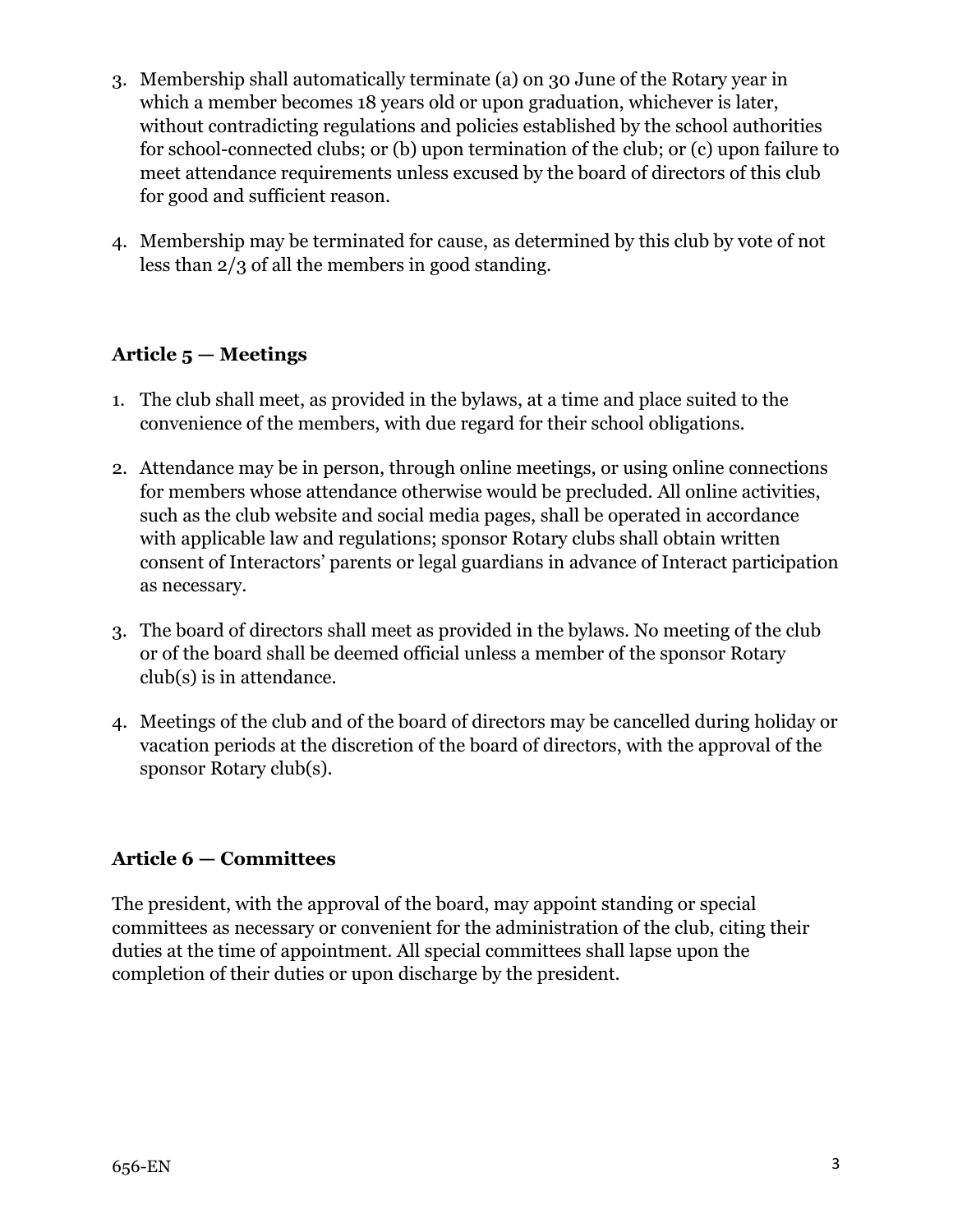### **Article 7 — Officers and Directors**

- 1. The officers of this club shall be a president, vice president, secretary, treasurer, and such additional officer(s) as provided in the bylaws.
- 2. The governing body of this club shall be a board of directors composed of the president, vice president, secretary, treasurer and additional directors whose number shall be determined by this club with the approval of the sponsor Rotary club(s), all to be elected from among the members in good standing. All decisions, policies and actions of the board and of the club shall be subject to the authority of the sponsor Rotary club(s), the provisions of this constitution, and policy established by Rotary International.

If school-based, this club shall be subject to the same regulations and policies established by the school authorities for all student organizations and extracurricular activities of the school.

The board of directors shall have general control over all officers and committees and may, for good cause, declare any office vacant. It shall constitute a board of appeals from the rulings of all officers and actions of all committees.

3. Elections of officers and directors shall be held annually by methods compatible with local customs and procedures, as provided in the bylaws, but in no case shall more than a simple majority of the members present and in good standing be required for election.

The term of office of all officers and directors shall be one year, unless a shorter term is provided in the bylaws.

## **Article 8 — Activities and Projects**

- 1. This club shall be responsible for planning, organizing, financing, and conducting its own activities and shall itself supply the money, labor, and creative imagination necessary thereto, except that in the case of joint projects or activities undertaken in cooperation with other organizations, such responsibility shall be shared with such other organization(s).
- 2. The club shall undertake among its activities at least two major projects annually, one designed to serve the school or community and the other to promote international understanding, and each shall involve all or most of the members of the club.
- 3. It is the responsibility of the club to raise the funds necessary to carry out its program. It should not solicit or accept more than occasional or incidental financial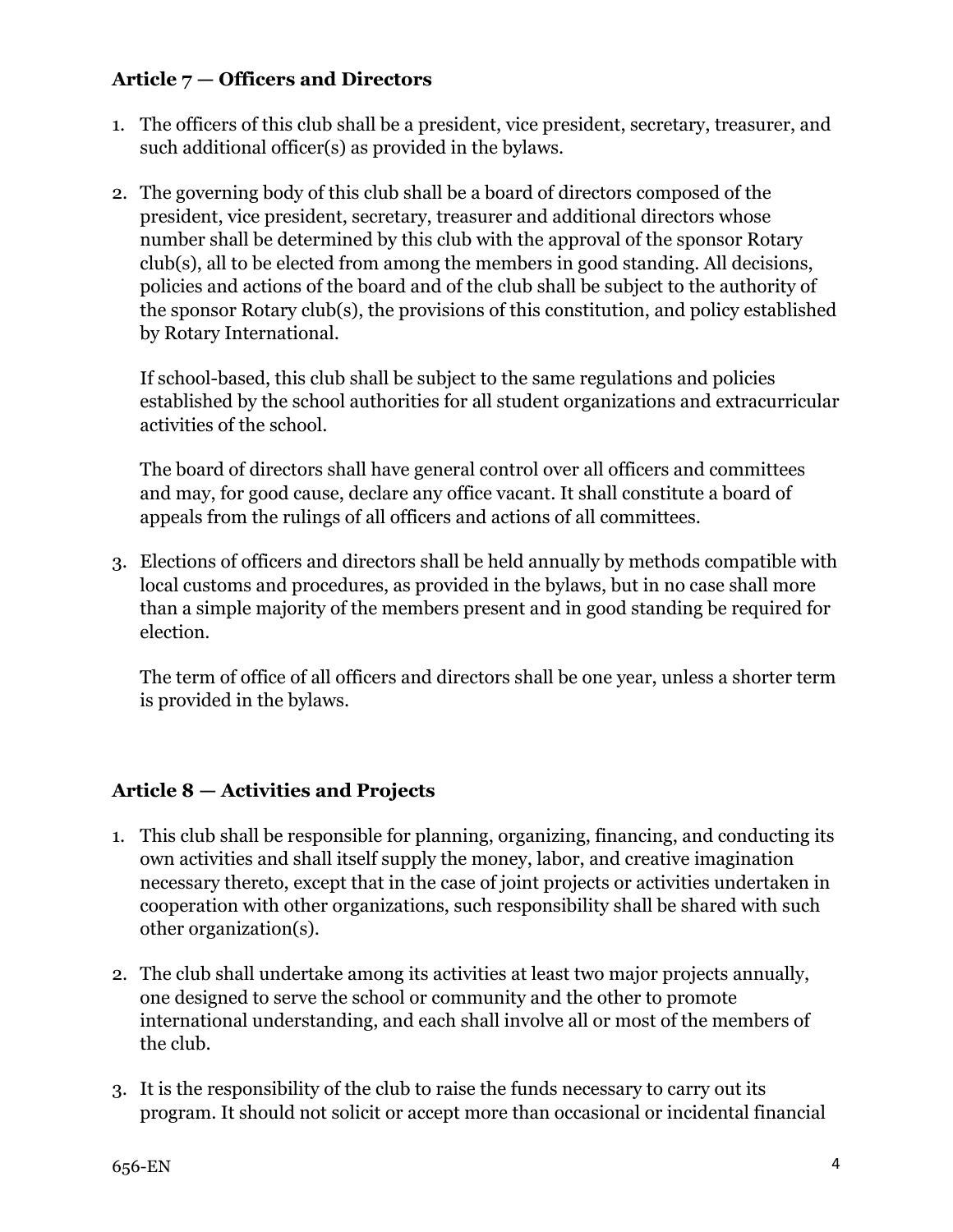assistance from its sponsor Rotary club(s), other Rotary clubs or other Interact clubs. All funds raised for service projects must be expended for that purpose.

### **Article 9 — Fees and Dues**

- 1. Fees, dues or assessments on the membership of the club may be levied for the purpose of meeting the administrative costs of the club. Funds for activities and projects undertaken by the club shall be raised apart from such fees, dues or assessments.
- 2. Sponsor Rotary clubs should establish financial guidelines for Interact clubs to ensure that all funds are managed in a responsible and transparent manner, including all monies collected to support service projects, consistent with laws and banking regulations in the country. This should include providing oversight for an adult signatory on all accounts, including plans for disbursement of funds should the Interact club disband or be terminated.

### **Article 10 — Acceptance of Constitution and Bylaws**

Every member of this club, by acceptance of membership, thereby accepts the principles of Interact as expressed in its purpose and agrees to comply with the constitution and bylaws of this club, and on these conditions alone is entitled to the privileges of the club. No member shall be absolved from the observance of the constitution and bylaws on the plea that a copy of them has not been received.

### **Article 11 — Bylaws**

This club shall adopt the "Recommended Interact Club Bylaws," together with such amendments as are not inconsistent with this constitution and which may be deemed necessary or convenient for the governance of the club, provided that such amendments are adopted in accordance with the amendment procedure prescribed in the "Recommended Interact Club Bylaws."